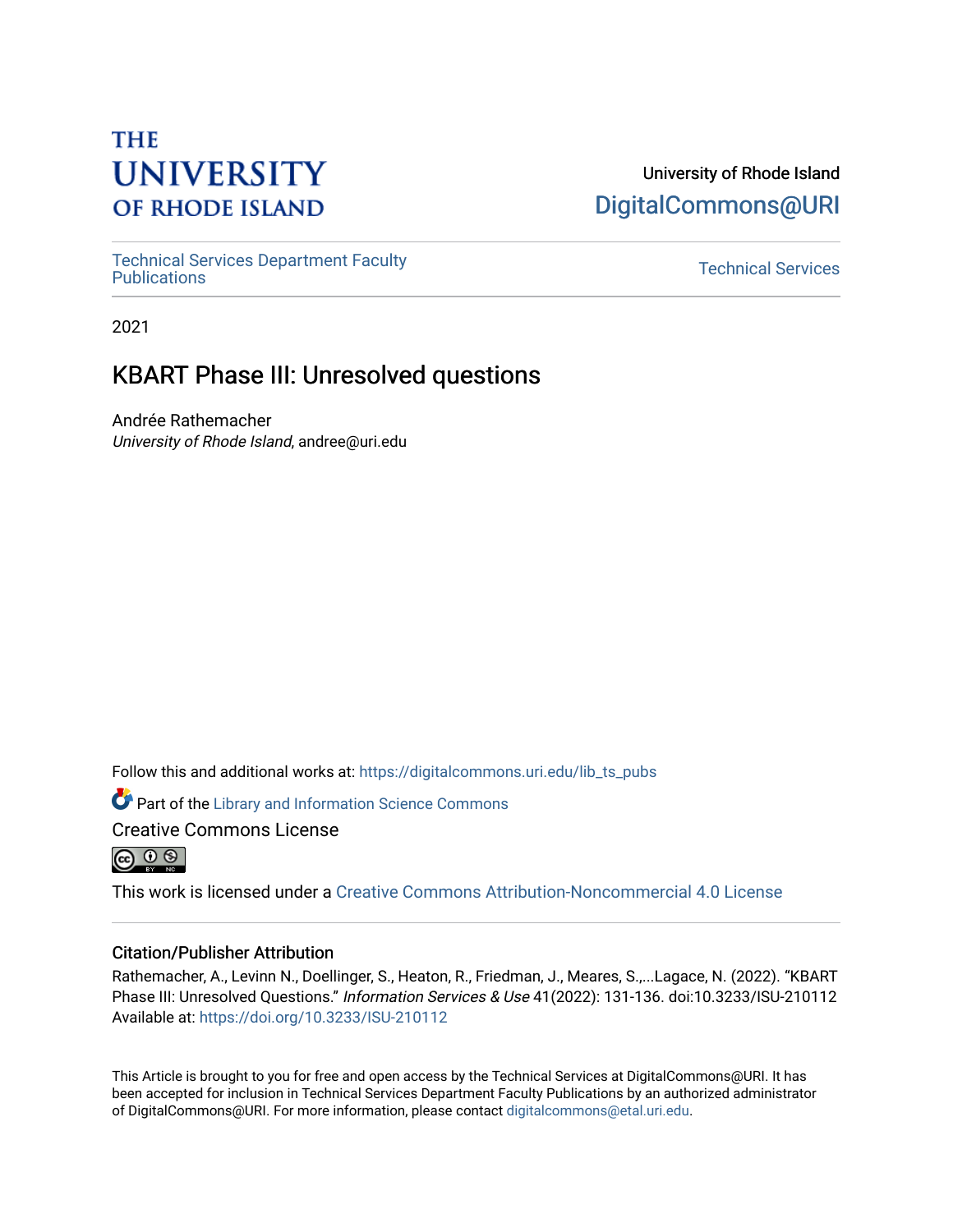Information Services & Use  $41 (2021) 131-136$  131 DOI [10.3233/ISU-210112](http://dx.doi.org/10.3233/ISU-210112) IOS Press

# KBART Phase III: Unresolved questions

<span id="page-1-4"></span><span id="page-1-3"></span><span id="page-1-2"></span><span id="page-1-0"></span>Andrée R[a](#page-1-0)themacher<sup>a,\*</sup>, Noah Levin<sup>[b](#page-1-2)</sup>, Stephanie Doellinger<sup>[c](#page-1-3)</sup>, Robert Heaton<sup>[d](#page-1-4)</sup>, Jason Fri[e](#page-1-5)dman<sup>e</sup>, Sheri Meares<sup>[f](#page-1-6)</sup>, Benjamin Johnson<sup>[g](#page-1-7)</sup>, Elif Eryilmaz-Sigwart[h](#page-1-8)<sup>h</sup> and Nett[i](#page-1-9)e Lagace<sup>1</sup> <sup>a</sup>*Head, Acquisitions University Libraries, University of Rhode Island, Kingston, RI, USA* b *Independent Professional* c *Senior Metadata Operations Manager CI & KB, OCLC, Inc., Ohio, USA* <sup>d</sup>*Collection Management Librarian, Utah State University, UT, USA* <sup>e</sup>*Manager, Member and Metadata Services, Canadian Research Knowledge Network, Ottawa, Canada* <sup>f</sup>*Director, Knowledge Base, EBSCO Information Services, Massachusetts, USA* <sup>g</sup>*Engagement Manager, Provider Relations, ProQuest, North Carolina, USA* <sup>h</sup>*Product Manager, Springer Nature, Berlin, Germany* <sup>i</sup>*Associate Executive Director, NISO, Maryland, USA*

<span id="page-1-9"></span><span id="page-1-8"></span><span id="page-1-7"></span><span id="page-1-6"></span><span id="page-1-5"></span>**Abstract.** During the "NISO update" session at the NISO Plus 2021 conference, which took place online due to the COVID-19 pandemic, members of the KBART (Knowledge Base and Related Tools) Standing Committee presented their plans and work toward KBART Phase III, a revision of the KBART Recommended Practice. In an interactive breakout session, they sought input from attendees on how KBART is being used and what new content types it should support. Presenters from the KBART Standing Committee were Noah Levin (Independent Professional), Stephanie Doellinger (OCLC, Inc.), Robert Heaton (Utah State University), and Andrée Rathemacher (University of Rhode Island). Assisting them in preparing the presentation were Jason Friedman (Canadian Research Knowledge Network), Sheri Meares (EBSCO Information Services), Benjamin Johnson (ProQuest), Elif Eryilmaz-Sigwarth (Springer Nature), and Nettie Lagace (NISO).

Keywords: KBART, recommended practice, E-resource management, knowledge bases, content types

#### **1. KBART update**

On 23 February 2021, as part of the "NISO update" session at the NISO Plus 2021 conference, Noah Levin (Independent Professional), KBART Standing Committee (SC) co-chair, provided an overview of KBART and the work of the KBART SC toward KBART Phase III, a revision of NISO RP-9-2014, the KBART Recommended Practice (RP); see: <https://www.niso.org/publications/rp-9-2014-kbart>. His presentation served as an introduction to an interactive breakout discussion during which members of the KBART SC sought input from attendees on how KBART is currently being used and what new content types it should support in the future. Approximately one hundred and forty people attended the main session.

<span id="page-1-1"></span><sup>\*</sup>Corresponding author: Andrée Rathemacher. E-mail: [andree@uri.edu.](mailto:andree@uri.edu)

<sup>0167-5265 © 2021 –</sup> The authors. Published by IOS Press. This is an Open Access article distributed under the terms of the Creative Commons Attribution-NonCommercial License ([CC BY-NC 4.0\)](https://creativecommons.org/licenses/by-nc/4.0/).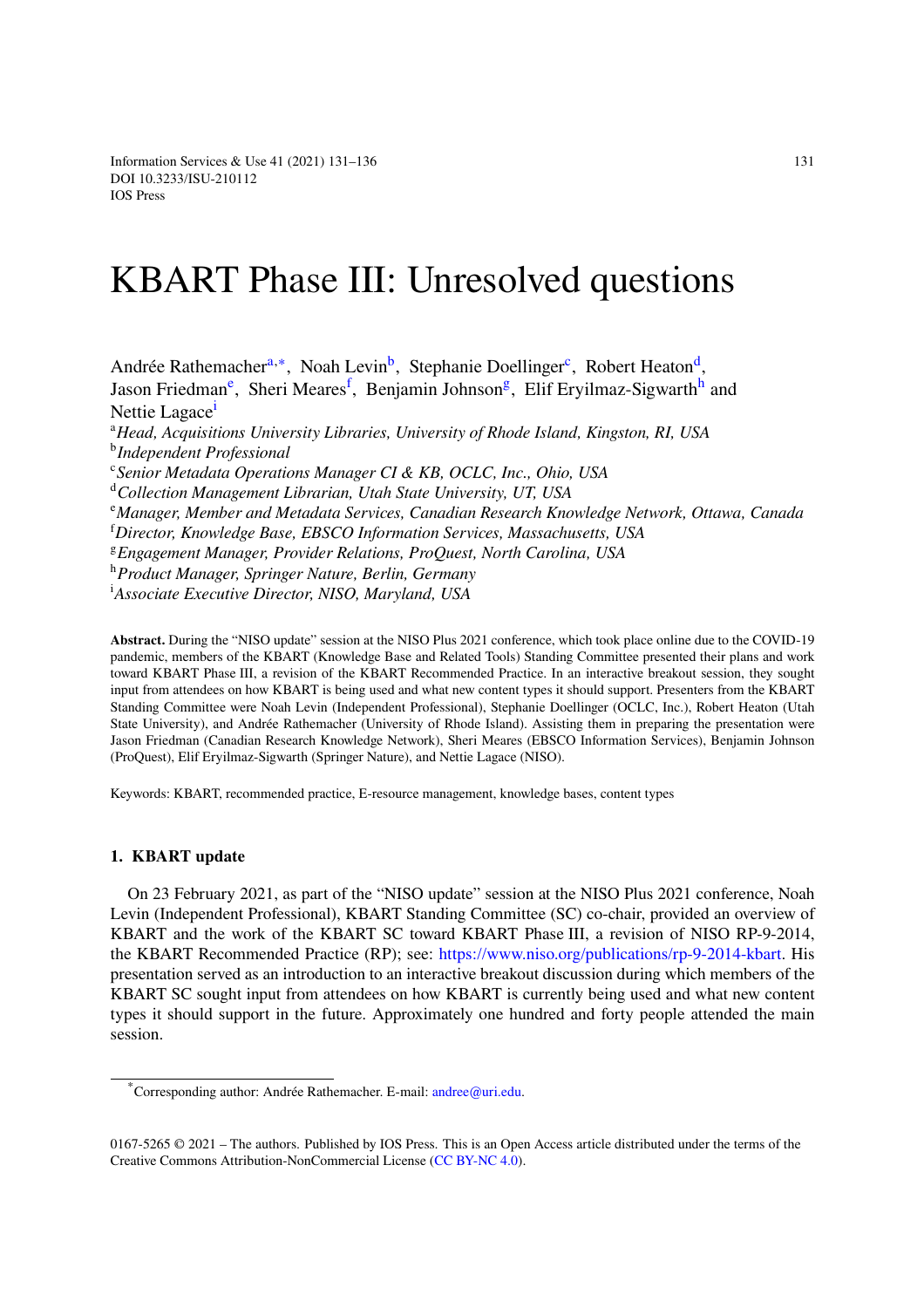#### *1.1. What is KBART?*

The KBART ("Knowledge Bases and Related Tools") Phase I Recommended Practice (RP) was published in 2010 as the result of the efforts of a joint NISO/UKSG KBART Working Group that was established in 2007. The goal was to improve the data supplied to knowledge bases and link resolvers in order to improve OpenURL linking for journals. KBART Phase I offered an accepted standard for content provider metadata that was regularly distributed and available on demand.

Published in 2014, KBART Phase II expanded the RP to include e-books and conference proceedings, open access content, and metadata for consortia. In 2014, NISO established the KBART Standing Committee (KBART SC) to promote KBART and to monitor the environment for any necessary updates or revisions needed. This committee is a cross-industry group comprising content providers, knowledge base suppliers, and librarians from consortia and individual institutions.

KBART recommends best practices for the communication of electronic resource title lists and coverage data from content providers to knowledge base suppliers. Content providers create a KBART file for each of their sellable packages, listing the titles included and, in the case of serials, the dates of coverage for the title. KBART specifies the file format, delivery mechanisms, and fields to be included in the files. Knowledge base suppliers load these KBART files into their systems, and librarians select their purchased content from within the knowledge base. Data from the knowledge base populates holdings information and links within e-journal lists and library catalogs, enabling seamless linking to a library's e-resource holdings.

KBART files are simple and therefore versatile. They consist of tab-delimited text files that can be easily ingested into knowledge bases and other systems and are human-readable. Fields include title, identifiers, author, publisher, coverage dates, URL, publication type, embargo information, coverage depth, and access type.

In 2019, NISO-26-2019, the KBART Automation Recommended Practice was published as a companion RP to KBART that provides for the automatic transfer from content providers to knowledge bases of KBART-formatted holdings files. Unlike standard KBART files which describe sellable packages from content providers, files for KBART Automation are institution-specific, providing a "snapshot" of the holdings of a particular subscriber at the time the file was produced.

#### *1.2. KBART Phase III*

The KBART SC is currently working on the Phase III revision of KBART. After approval from the NISO Information Discovery and Interchange Topic Committee, working areas for Phase III were identified, subgroups were created, and new Standing Committee members were recruited. In March 2020, subgroups of the KBART SC began work on drafting updated recommendations. After the work of the subgroups is completed, an initial draft of KBART Phase III will be circulated for a thirty-day comment period, after which a final, revised draft will be completed and published.

KBART Phase III work items include:

**Clarify current recommendations:** Improve and expand guidance around the existing KBART Phase II fields, providing additional examples, and revise guidance around gap coverage, title changes and history, and handling of withdrawn/no longer available titles.

**Endorsement process:** Streamline the KBART endorsement process and investigate creating different levels of endorsement to encourage content providers to seek endorsement even if they are unable to meet all the requirements while rewarding content providers who do.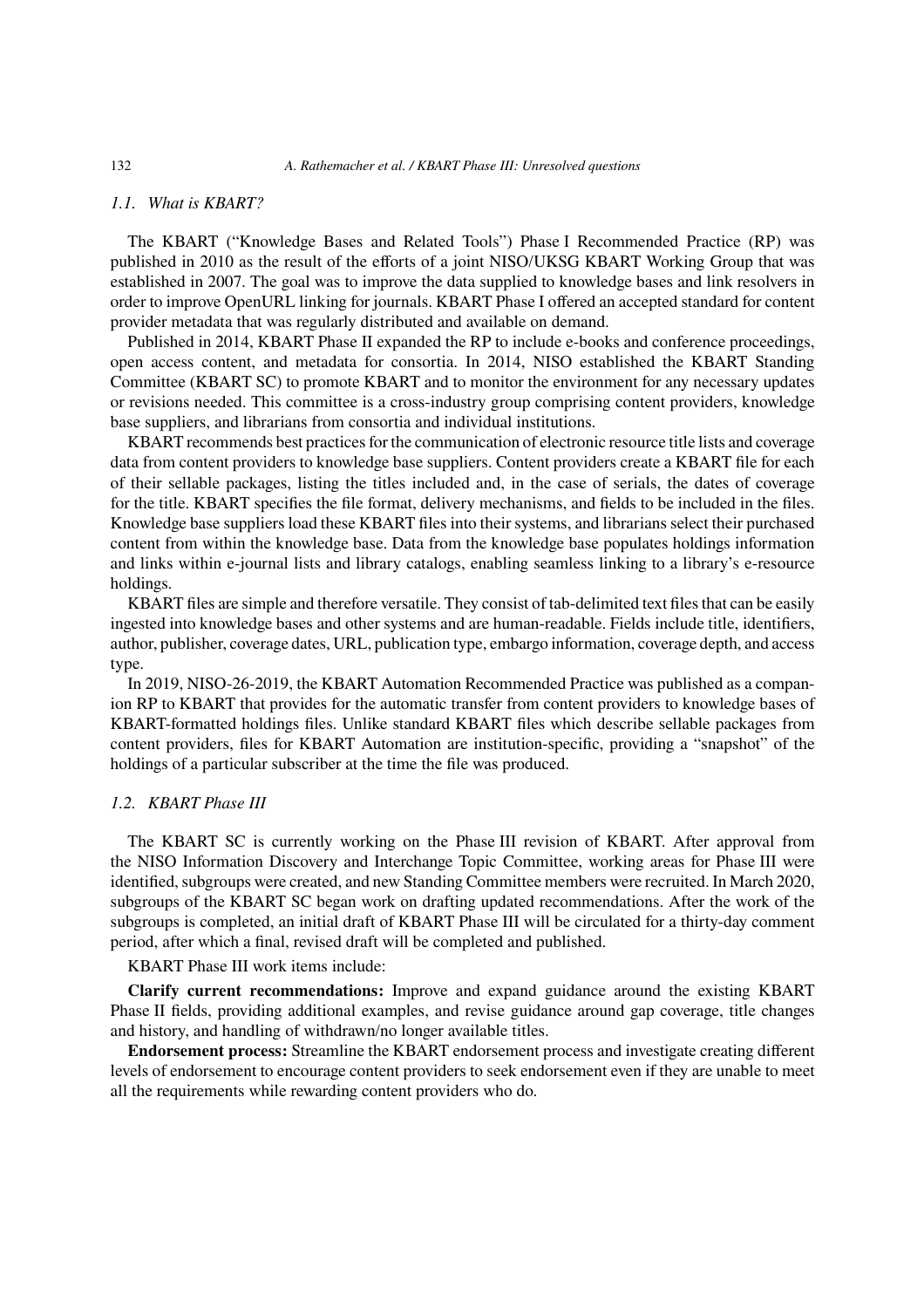**Additional content types**: Expand KBART to allow for content types beyond journals and books, with support for textual content such as blogs, transcripts, manuscripts, and datasets and for non-textual, multimedia content such as audio, video, and images.

**Global content**: Identify translations and allow representation of author names and titles in multiple languages.

**File guide**: Addition of a document from content providers that serves as a guide to the files available, to reduce confusion as files are added, removed, or changed.

**Sample license language**: Include language that can be incorporated into license agreements to support the adoption of KBART and KBART Automation.

**File format options**: Create a road map for future file format options such as JSON or XML in addition to tab-delimited text in order to create flexibility for KBART Automation and APIs.

**Article-/chapter-level data**: Create a road map for future communication of institutional holdings at the article and chapter level and for hybrid open access.

**KBART mission statement:** Update the mission of KBART to include support for KBART Automation and to acknowledge the use of KBART files beyond populating knowledge bases.

#### **2. Audience feedback on uses of KBART and need for additional content types**

#### *2.1. KBART breakout session introduction*

More than thirty people attended the KBART breakout session that followed the main presentations. At the start of the breakout Stephanie Doellinger (OCLC, Inc.), KBART SC member, pointed attendees toward an EasyRetro board. Attendees were invited to share their responses to four questions posed by the KBART SC in order to gather feedback that would inform their work on KBART Phase III.

The questions were:

- How are you using KBART today?
- How would you like to use KBART that is not possible today?
- What additional content types do you wish that KBART supported?
- What additional fields would best support new content types?

Attendees were given five minutes to answer the questions using the interactive EasyRetro board.

As attendees brainstormed answers to the questions, KBART SC member Robert Heaton (Utah State University) asked the audience to consider product life cycles in their roles either as content providers creating products or as librarians purchasing them. Did they use KBART early in the process, when considering making a purchase or marketing a product? At the end of a subscription life cycle, is KBART helpful to librarians when canceling a package and managing perpetual access titles; could it be more helpful in this way? In the middle stages, are KBART files useful in any way in gathering usage data or checking accessibility? What did audience members look to KBART for, or wish that they could? What type of content gives them the most trouble, or for which they wish they had more metadata to help with content management?

Christine Stohn (Ex Libris), a member of the KBART SC, prompted respondents to think about the role of the knowledge base today and what it might be in the future.

Heaton expanded on the KBART SC's need to understand what users were doing with KBART files as the committee works to balance the simplicity of KBART with possible future uses.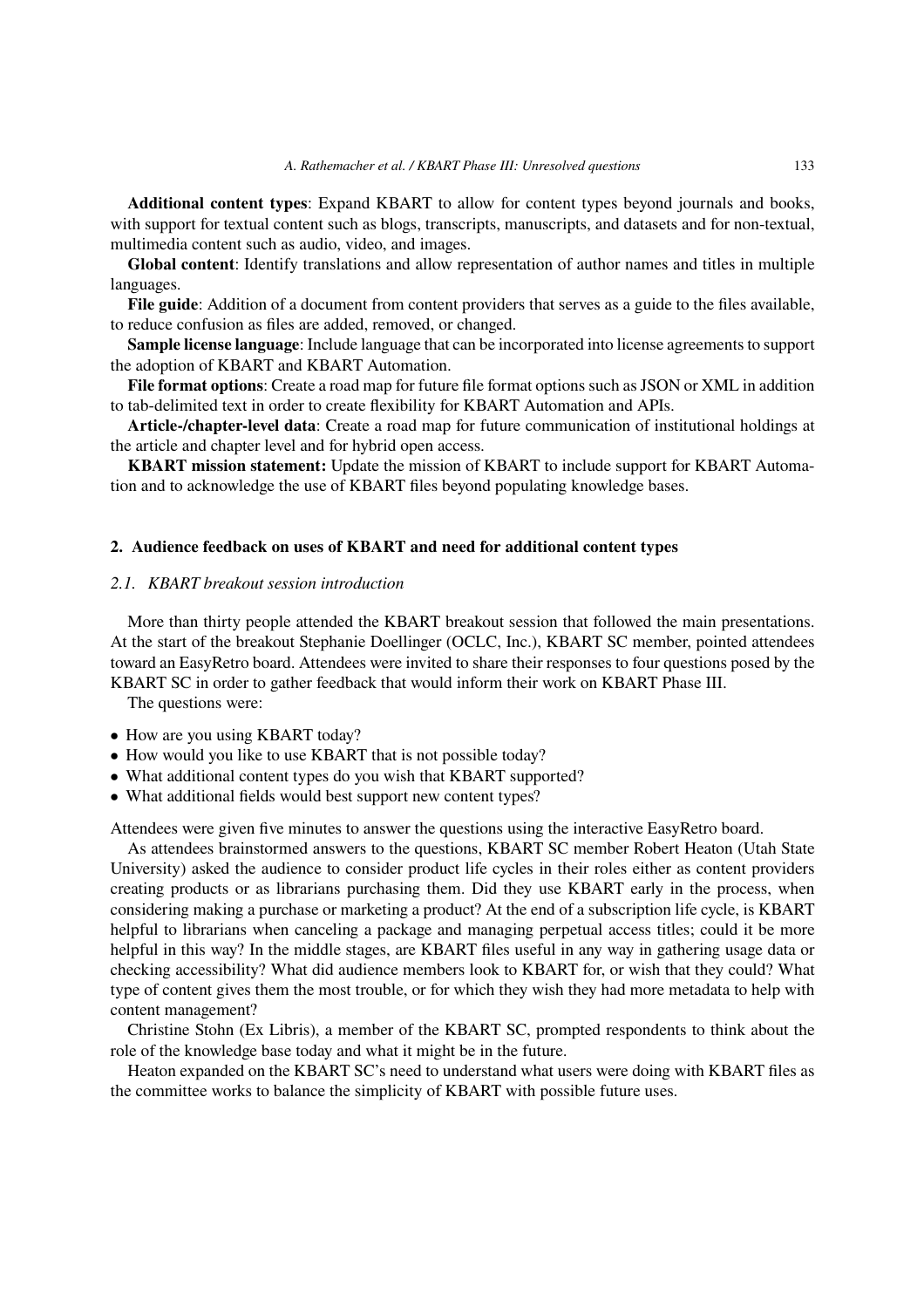#### *2.2. Breakout session feedback*

Attendees in the breakout session provided feedback to the four questions on the EasyRetro board. Their feedback is listed below.

- 1. How are you using KBART today?
- I support publishers who need to make KBART data available to customers.
- We (platform) provide KBART files in demand for libraries.
- We (publisher) share KBART files with institutions subscribing to our content. We offer generic KBART files and customized files as well.
- We (publisher) share KBART files with institutions subscribing to our content. It is uploaded every other month into our digital library.
- We are a publisher that creates KBART reports for every collection offered as a subscription as well as a global record for all those who have single title subscriptions. We also create custom reports on request. Each report is updated any time there is a change to our content offering (when new volumes are published).
- We as a Content Provider do not currently provide KBART compliant files. We have extensive information in our title lists. If my team has questions related to creating compliant lists, where do we turn?
- As a content subscriber (library) we use KBART files to cross-check content coverage and verify our metadata, or to auto-load holdings into our Library Management System in order to enable discovery and access.
- We add holdings/update holdings in WorldCat via KBART.
- Identify non-KBART Content providers and provide the necessary support and assistance.
- 2. How would you like to use KBART that is not possible today?
- We would love to program automatic changes/updates to our KBART files. Currently we are updating them manually.
- More automation.
- Cover content types not currently supported.
- Make connections to preceding/succeeding titles.
- Linking related ISBNs. I wouldn't want it in KBART *per se*, but perhaps as an extension of KBART.
- Authority control fields for authors, e.g., ORCIDs.
- Identify and use effectively all possible key identifiers (persistent identifiers etc.).
- Straightforward map/crosswalk to other schema for metadata (e.g. MARC or Dublin Core).
- 3. What additional content types do you wish KBART supported?
- Video, audio, archival materials, images, etc.
- Audio-visual materials there is a huge demand for streaming media currently!
- KBART for standards.
- What about the newest media types: simulations especially, but there are Augmented Reality (AR) and Virtual Reality (VR) as well.
- More granular items, from book chapters and articles to "non-standard" and unpublished materials such as archival materials, manuscripts, and ephemera in digital archives.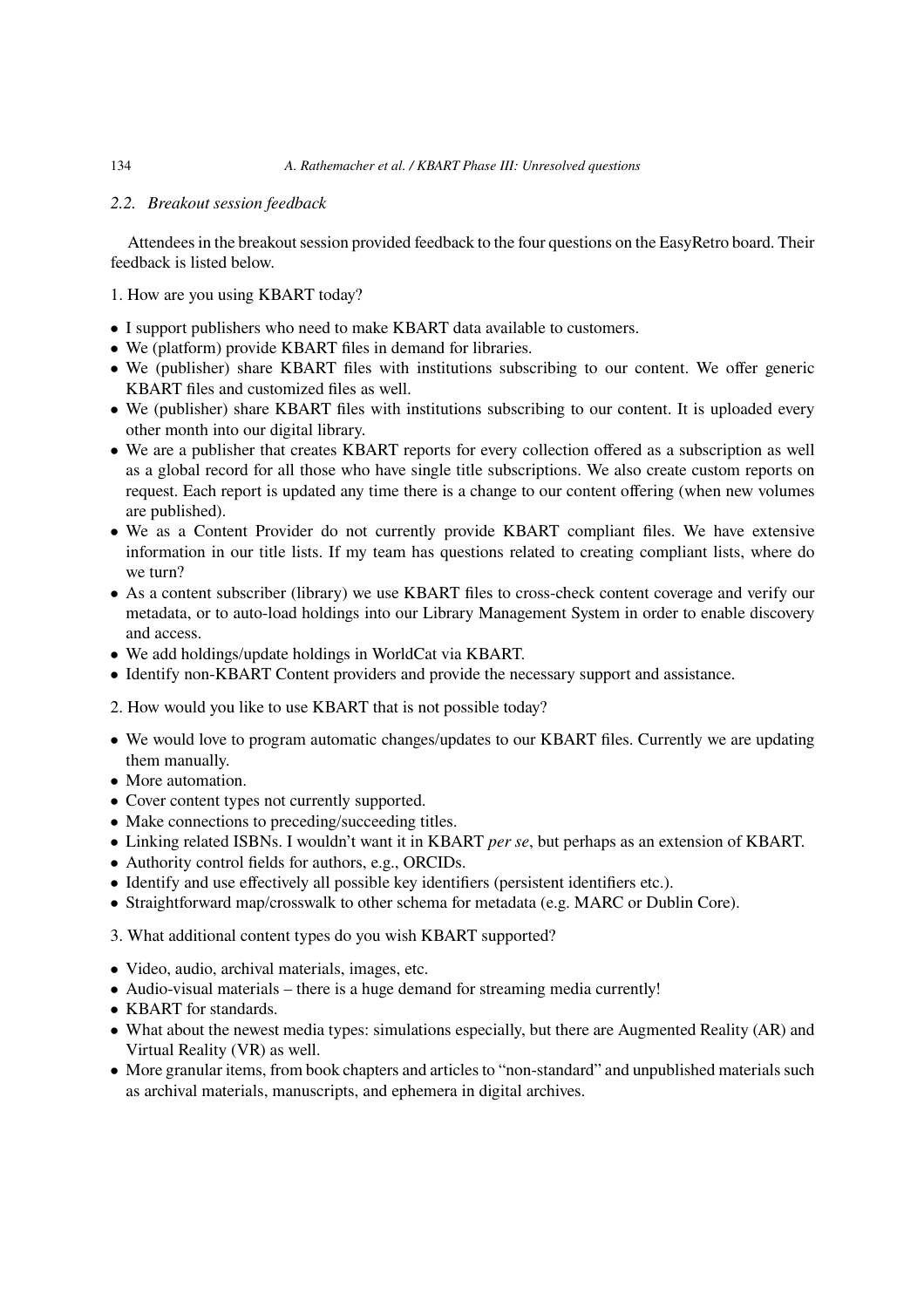- Conference materials… some are audio, some video, some audio with slides. If they are treated just as their media type do they need to be considered a separate content type or do they then have a series or something that links them to the conference or paper, etc.
- 4. What additional fields would best support new content types?
- A "content-type" field.
- Duration, format, more granular content type.
- Additional contributor fields. For example, if video content types are added Director may be relevant.
- Relevant identifiers for audio-visual and other non-textual formats.
- As content types are added should we have a dedicated KBART file for each content type for readability? (Columns depend on the content type).
- If KBART is to cover more complex content types it will need to have a lot more fields for bibliographic description to handle the complexity of that content.
- Content, carrier, media fields as per Research Data Alliance (RDA) standards.
- More description for non-traditional and unpublished content such as archives and ephemera in digital collections.
- Provenance.
- DOI.
- Something to indicate Open Access (OA) status. There is the Access type field (Free or Paid) but could there be something at the journal/serial level for OA status?
- Certainly Open Access status.
- Open Access model or identifiers that consider that access to content can change.
- Accessibility compliance statement such as W3C Web Accessibility Initiative (WAI).
- Machine generated books/journals related content type (future content types).
- If the metadata was generated only by machine learning.
- See Open Discovery Initiative Recommended Practice [http://www.niso.org/publications/rp-19-2020](http://www.niso.org/publications/rp-19-2020-odi) [odi](http://www.niso.org/publications/rp-19-2020-odi).

#### *2.3. Breakout session summation*

As he reviewed the responses posted to the EasyRetro board, Heaton commented that additional customizations and modifications to KBART could add value, but they will need to be weighed against an increased barrier to entry for content providers who create KBART files.

Andrée Rathemacher (University of Rhode Island), co-chair of the KBART SC, echoed Heaton's point. She explained that KBART files are used to populate knowledge bases and essentially indicate the titles available in packages or databases, along with dates of coverage and linking information. This enables library users to link to appropriate copies of information resources, such as a journal on JSTOR, but not ScienceDirect, or a book on Project MUSE, but not EBSCOhost. What KBART does not provide is metadata for discovery, for example what would be found in a MARC record, and it also does not offer a level of granularity that would list all of the articles in a journal or the chapters in a book. In Phase III, the KBART SC wants to expand KBART to make it more useful, in part by incorporating more content types, yet also wants to keep it lightweight and easy to adopt, and discourages thinking of KBART as a tool to provide metadata for discovery.